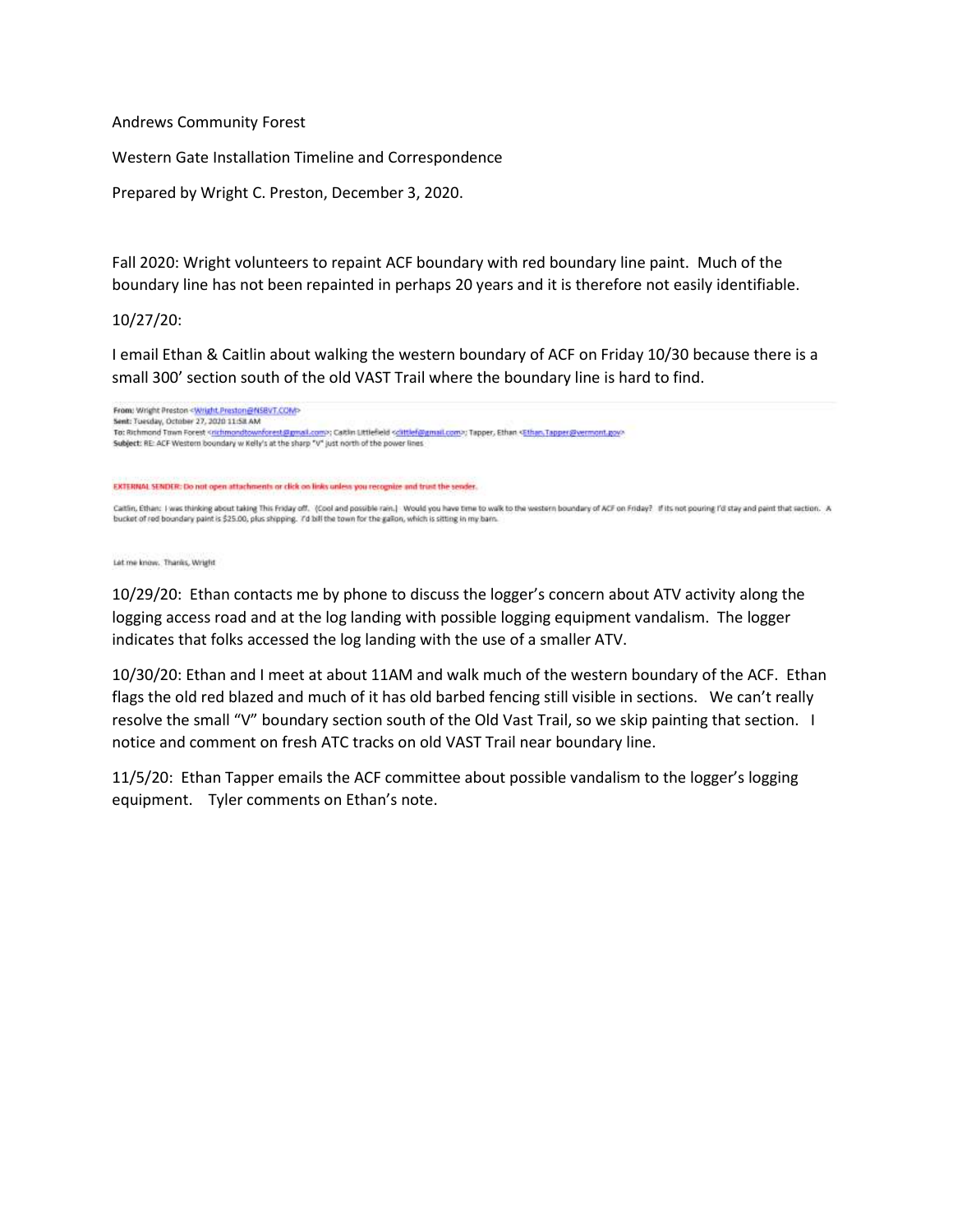

## 11/16/20: Wright emails VYCC neighbor about ATV activity.

| Wright Preston exust to performant you be been, then but to contract print and the most in<br>ATV's on the Andrews Community Forest                                                                                                                                                                                                                                                                                                                                                                                                                                                                                                                                                                                                                                                                                                                                                                                                                                                                                                                              | <b>TURGOGE</b> |
|------------------------------------------------------------------------------------------------------------------------------------------------------------------------------------------------------------------------------------------------------------------------------------------------------------------------------------------------------------------------------------------------------------------------------------------------------------------------------------------------------------------------------------------------------------------------------------------------------------------------------------------------------------------------------------------------------------------------------------------------------------------------------------------------------------------------------------------------------------------------------------------------------------------------------------------------------------------------------------------------------------------------------------------------------------------|----------------|
| 12 You forwards it this miniage on 11/16/2020 11:11 AM.                                                                                                                                                                                                                                                                                                                                                                                                                                                                                                                                                                                                                                                                                                                                                                                                                                                                                                                                                                                                          | $\omega$       |
| Hi folks: Ethan recently shared with me that the Andrews Community Forest logger's skidder was possibly vandalized by personis) who were on ATVs. Historically, ATV's have accessed the ACF property via the VAST Trail,<br>either from the used off Valley View Road or from the east via VYCE. They have not / do not access the ACF from the NW, north or NE over the lands of Gifford, Sunshine or Prefco. Five spent portions of the last three<br>week-ends repainting in red (over older red blazes) the bulk of the ACF boundaries, including the joint boundary with VYCC. As of nine days ago I found no recent ATV activity coming from the VYCC property. I did place<br>four no ATV's 4" signs on the VAST Trail at the ACF /VYCC boundary. This past Wednesday, Brad Elliott and I walked in from Rte 2 north to the VYCC, ACF, Maplewind Farm boundary comer and we did find freshly cut and<br>removed trees that had fallen across the western VVCC old logging trail heading north. I'm not sure who I clearing this old logging road on VVCC. |                |
| There is recent and active ATV use onto the ACF coming in from the west over Valley View Road. The VAST Trail on the western side is open and clear because the power line utility contractors (currently ECI out of<br>Williston) are using ATV's and trucks to bring material into ACF to rebuild the concrete foundations of the metal power poles. Vesterday I placed three to ATV signs on the western boundary line of the ACF. The ACF<br>committee should work towards installing a lockable gate on the VAST Trail at its western boundary.                                                                                                                                                                                                                                                                                                                                                                                                                                                                                                             |                |

Thoughts?

Thanks, Wright

11/19/20: Ethan and I speak on the phone about the increased level of ATV activity around the log landing and on the main logging roads.

11/20/20: : I request support from the ACF committee about immediately installing a gate on the western boundary on the Old VAST to try and stop ATV access. Attachments include cost estimate, photo of gate style and a hand drawn map of the boundary sections painted to date.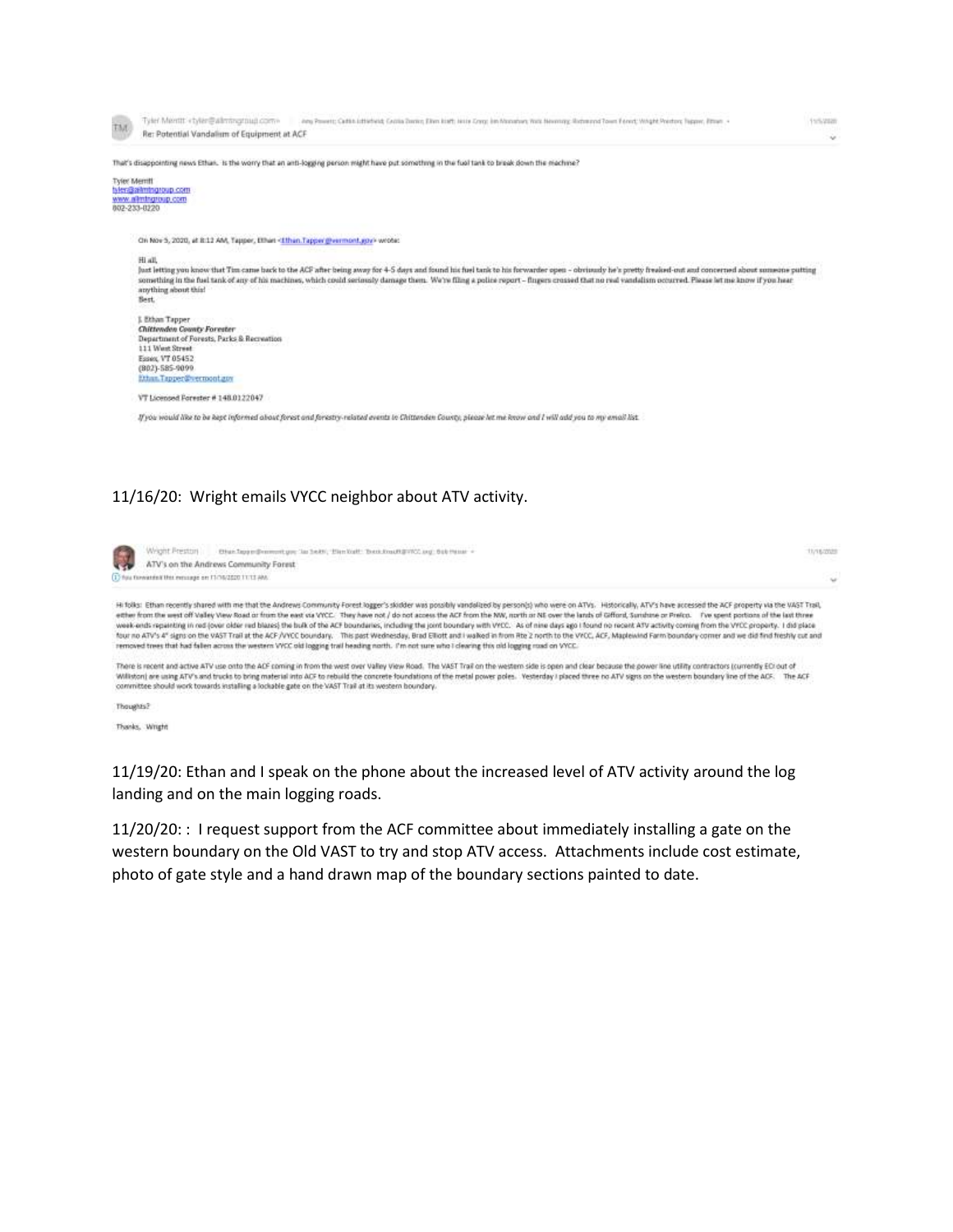|                                                                                                                                                                                                                                                                                                                                                    | × |
|----------------------------------------------------------------------------------------------------------------------------------------------------------------------------------------------------------------------------------------------------------------------------------------------------------------------------------------------------|---|
| Scanned from a Xerga Maltifunction Printinuali<br>$\begin{tabular}{ c c c c } \hline \textbf{L} & \textbf{Scant frame} & \textbf{Fpos Maff} & \textbf{Froder} & \textbf{F} \\ \hline \textbf{L} & \textbf{H} & \textbf{H} & \textbf{H} \\ \hline \end{tabular}$<br>Scienced from a Terra Maltifunction Printin pdf<br>Open PDFs in Adobe Acrobat X |   |
|                                                                                                                                                                                                                                                                                                                                                    |   |

I think I've shared with you that we are currently having ATV issues and they appear to be originaling from the west on VAST Trail. (The conservation easement does not allow the public's use of ATV's on the property.)<br>Ther they said yes but they would have to install it just north of the power line ROW in the center of the ACF. A gate in the middle of the ACF did not seem to make sense, so the offer was declined, in my experience, the only way to alow down and perhaps stop ATV access is by installing locked gates with no ATV signs.

Its ideal if the gate is installed this fall before snow and while it is still warm. I have time tomorrow to do so. I can drive my tractor and trailer up the VAST Trail to the western edge. I've got two old 10' telephone p sections for posts and the highway department is lending me a gas powered post hole digger. I've got all of the other parts and peces. The attached bill that will be submitted for approval for boundary paint, gates, etc. and is for \$318.66

Given covid-19 social distancing meets, i'm not seeking assistance. BTW, i'm happy doing this stuff.

permission, I'll repaint the ACF / Prefco boundary. I registeded that boundary perhaps five years ago.

Are folks okay with me installing the gate and seeking reimbursement? Sorry for the short notice.

Thank you, Wright 734-9279

# 11/20/20: I share with local Mtn Bike folks about his concern that a small portion of Sip of Sunshine trail was installed on the ACF without owner approval.



Thanks and have a good week end.

Wright

11/20/20 -11/21/20: Caitlin, Jim & Amy send email supporting gate installation. I have received three email votes to install the gate, plus my vote, makes 4 votes to install the gate. No committee member replied that the gate should not be installed. The committee is comprised of 7 members. (I was reminded by a committee member on 12/8/20 that the ACF committee is comprised of 9 members not 7 members.)

| Wright Restorc may Alwest Ellen Kott, Tapper, Ellian; Centa Dancy, Nick Neverslay, Inspe Clary, no Manahair, Retenvint Town Ponty, pretco@instead.com -<br>Catlin Littlefield <clittlef@gmail.com><br/><math display="inline">\langle \alpha \rangle</math><br/>Re: ACF boundary painting and western boundary VAST gate</clittlef@gmail.com> | 11202203<br>$\alpha$ |
|-----------------------------------------------------------------------------------------------------------------------------------------------------------------------------------------------------------------------------------------------------------------------------------------------------------------------------------------------|----------------------|
| Hi Wright,                                                                                                                                                                                                                                                                                                                                    |                      |
| That sounds good to me! Thanks for your efforts.                                                                                                                                                                                                                                                                                              |                      |
| Caitlin                                                                                                                                                                                                                                                                                                                                       |                      |
| Caldin's Marketal Wright Preston: Jana Rowwic Ston Kraft Tragers, Milan, Cruitia David; Note Weekly, Wright Color State: Robertook David Formula pretty@Portmail.com +<br>am Monithan «promonaliar/@gmal.com»<br>M<br>Re: ACF boundary painting and western boundary VAST gate                                                                | intento<br>w         |
| Thanks, Wright for painting the boundary lines.                                                                                                                                                                                                                                                                                               |                      |

Jim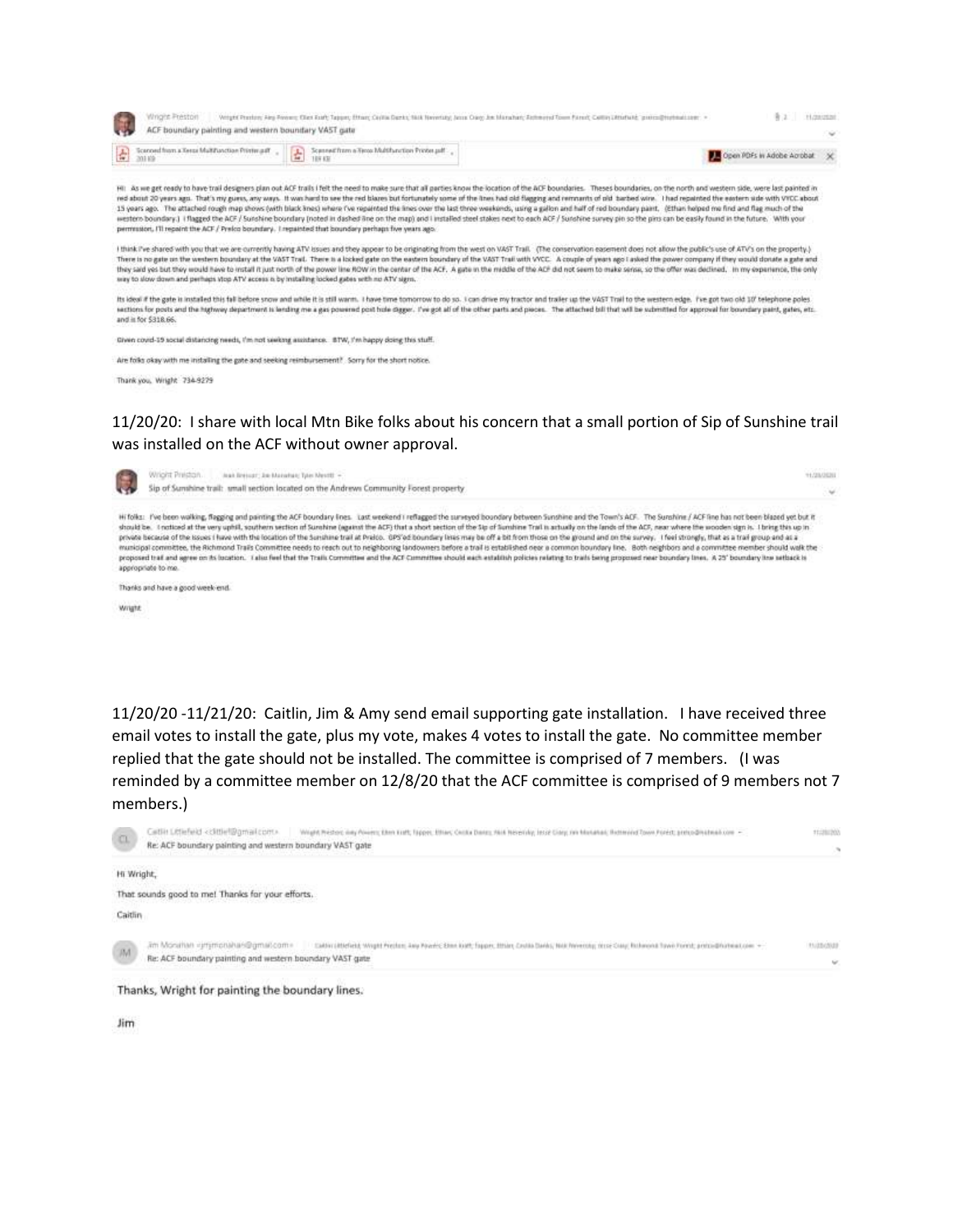

11/21/20 PM: I install light metal, 12' steel (2, 6' sections) gate attached to two old, 10' telephone poles. The northern post was hand dug in to a depth of about 32" and is located slightly off the boundary line. The southern post was hand dug into to a depth of about 32" and is located about 10' on the ACF side of the line. The pedestrian public can walk around either side of the gate. The gate is chain locked in the middle with a combination lock dialed to the same combination as the Re 2 main gate.

Wright Preston <preico@himmal.com> Any Pewant: Jan Monshart, Cattley Littlehiald, Wright Pearles: Ellen Byert, Toyote, Ethiop, Certifa Barrico Water Measuring, Jacob Covy, Richmond Team Pronet, V. Hallasm WP Re: ACF boundary painting and western boundary VAST gate ŵ

Here's the new western ACF gate now in service. Lots of ATV activity there this past week. Perhaps someone could post on the ACF FB page and on FPF that ATV's are not permitted in t today. I spoke with a hunter today who harvested an 8 pt buck under the powerlines near there this past Thursday.

Thanks,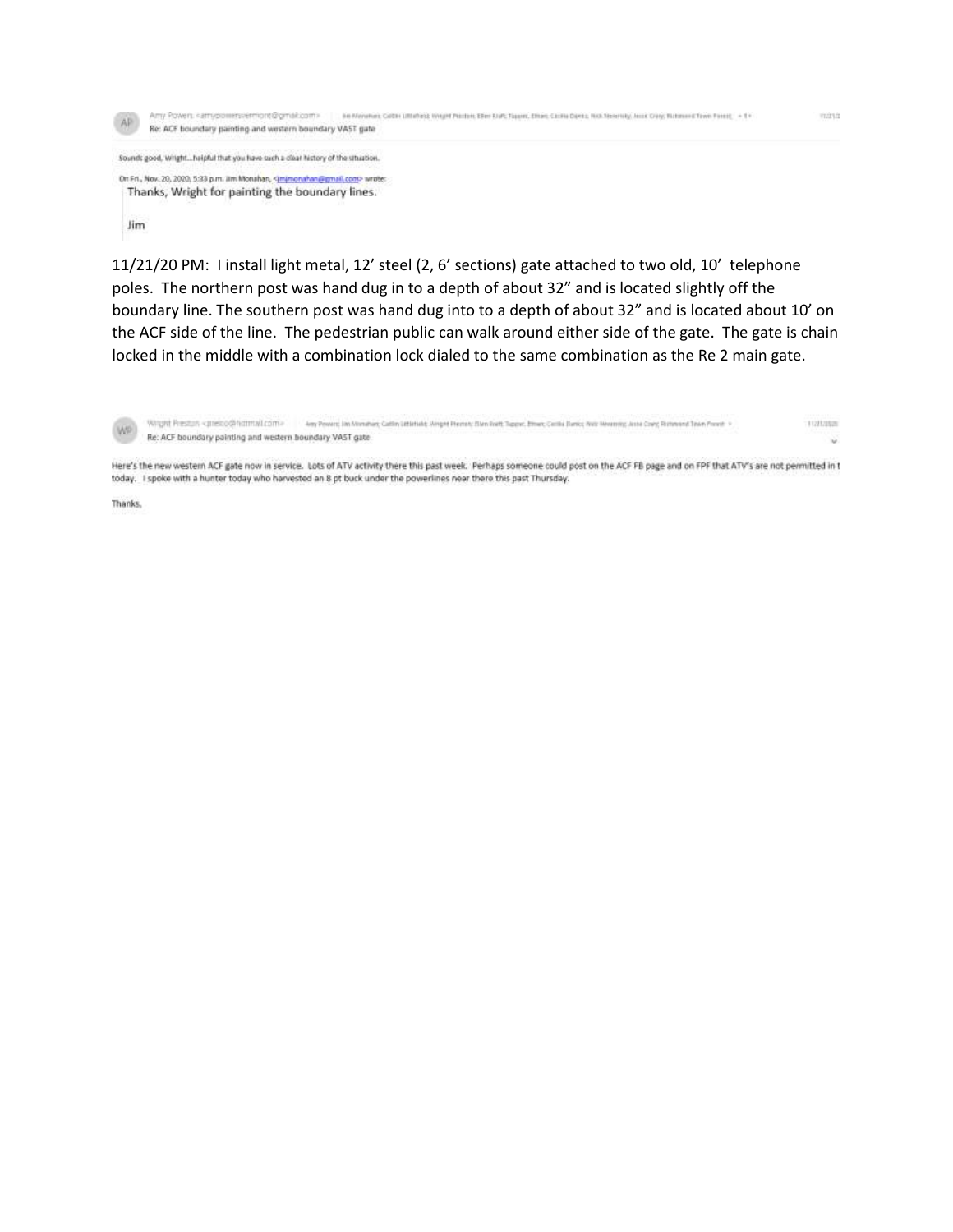

# 11/22/20: Jesse supports gate installation

| 工     | might-Perlink, Jury Power; Catter (2014) (Printers); Cycle Stave; Elem (CLP); Jan Moderato; Not Newman (Billering) Travel Forest; Travely, Ellison, Wright Petriler, +<br>lesse Crary cessecran@gmal.com><br>Re: ACF boundary painting and western boundary VAST gate | $-100$      |
|-------|-----------------------------------------------------------------------------------------------------------------------------------------------------------------------------------------------------------------------------------------------------------------------|-------------|
| lasse | Well done, Wright. Hopefully this will mitigate the problem.<br>2012년 2012년 1월 20일 20일 20일 20일 20일 20일 20일 20일                                                                                                                                                        | <b>Call</b> |

11/23/20: I have a 20-minute phone call with Larry Burritt of Richmond the local VAST Trail coordinator. He indicates that VAST will not be managing trail use on this Rte. 2 corridor trail because VAST groomer access has not been granted for several years by two land owners near Gov. Peck Road.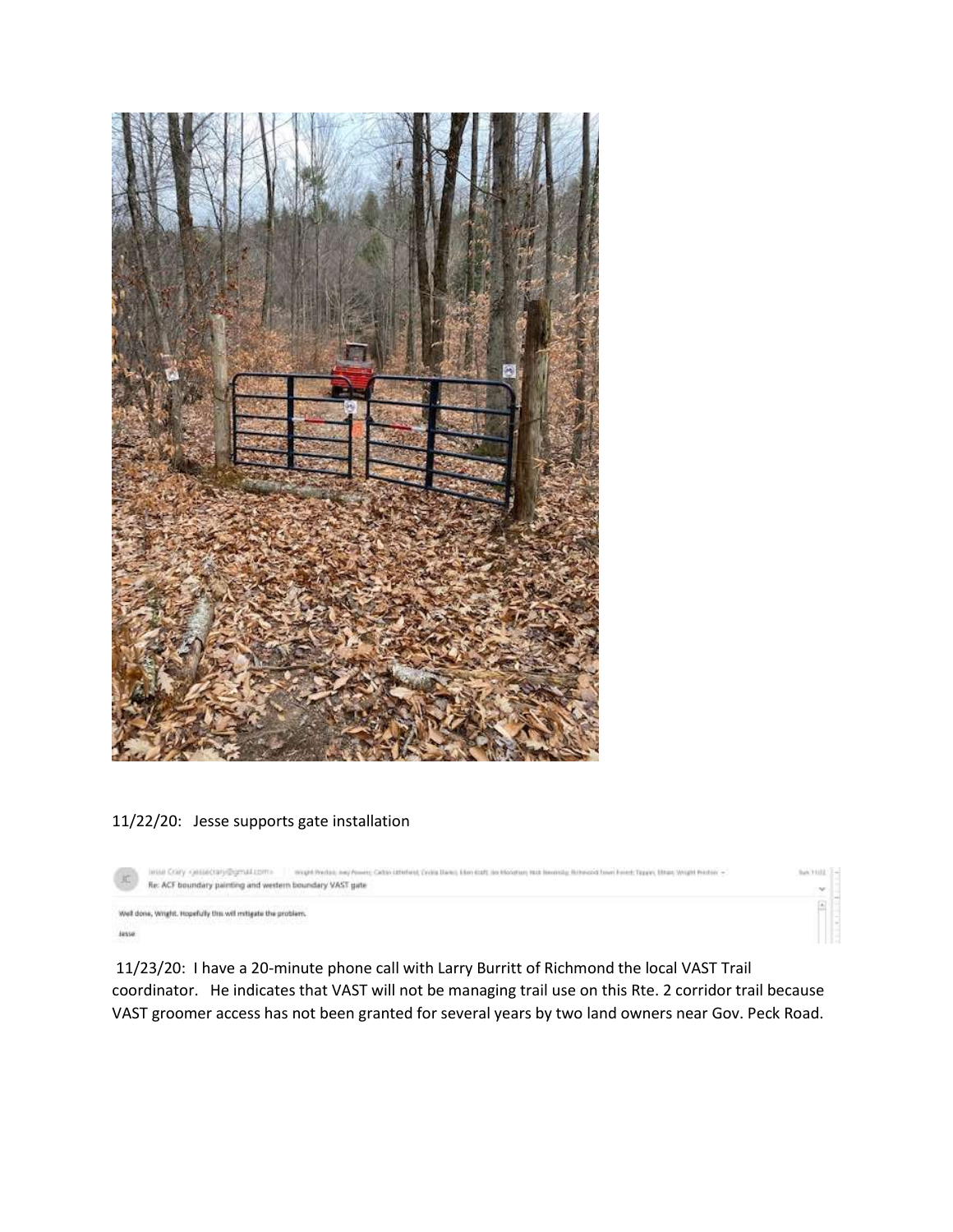## 11/23/20: I email Peter Havorsen of Valley View to let him know that a gate has been installed on the old VAST Trail to try and keep ATV's off the ACF.

On Monday, November 23, 2020, 2:05:03 PM EST, Wright Preston <wight.preston@mbvt.com> wrote

HE Pete I trust your family and you are well. A few Saturdays age I was repainting, in red, the western boundary of the ACF and I re-blazed the big comer line hemitics where you have a tree stand. I hope you are having goo

Thanks very much and stay well.

Wright 734-9279



11/24/20: I inform the power company contractor that there is a new gate on the western boundary of the ACF and gives the lock combination to the contractor, ECI Construction. During the conversation the contractor indicates that they have not been on the site making repairs for two or three weeks.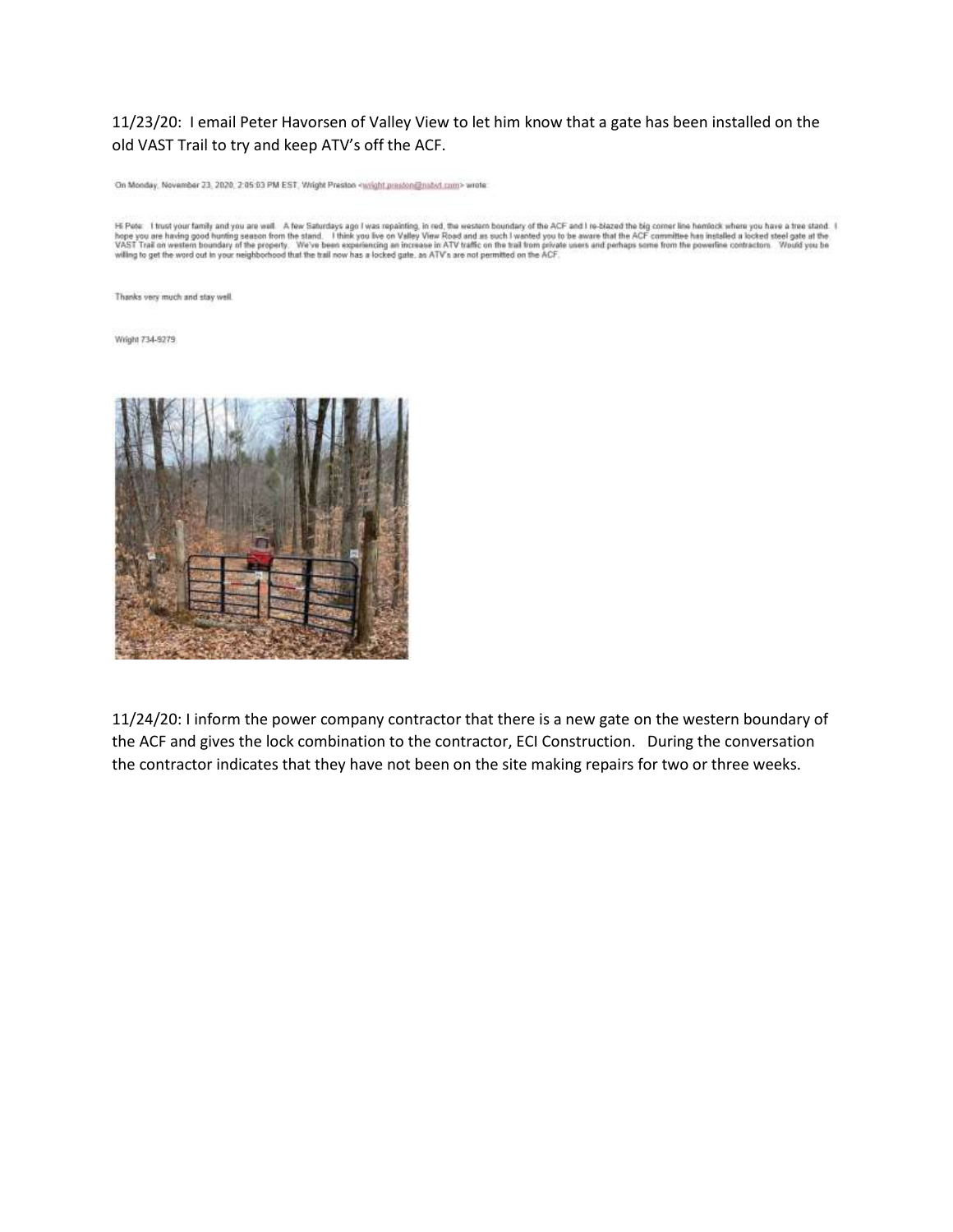#### 11/24/20: Peter H emails back:

|    | Peter Halvorsen <halvorsenp@yah< th=""><th></th></halvorsenp@yah<> |  |
|----|--------------------------------------------------------------------|--|
| D) | Re: New VAST Trail gate on weste                                   |  |
|    | (1) You neeked to this message on 11/24/2020 11:13:466             |  |

Peter Halvorsen <halvorsenp@yahoo.com> www.helton.Ellen kult + Re: New VAST Trail gate on western side of the Andrews Community Forest. Tue 11/24

閘

#### HI Wright

Thanks for reaching out. My tree stand wasn't productive this year but I did harvest a deer not far from there this past Saturday.

As for the locked gate I am disappointed that the committee felt it needed to be put there. I've been in the forest quite a bit this fall and the ATV tracks you are seeing are from the power line contractors making repeated use of the trail network to redo the footings on the power line towers. I haven't seen a private ATV in the forest in<br>yours. In fact when I did see the ATV tracks this fa signs in the forest of ruts or damage to the trails caused by ATVs. Lastly I didn't see anything in the ACF Committee minutes reflecting there was a problem

Additionally the type of gate you used is inappropriate. It's design reflects a "Keep out" to anyone approaching the forest, it is not user friendly either. I've seen numerous people during hunting season use the trail and there are some joggers that now will have to stop to go around the gate which doesn't seem to flow well. I would question if cross country skiers or people snow shoeing can even get by. A locked gate just adds more maintenance and coordination points for the ACF<br>Committee and any authorized entity to use the trails. The solutio

Tm not sure if you knew this, but there already is a gate limiting ATV's accessing the power line off Valleyview road. If you had reached out to VAST you would have found this out and I believe one exists on the eastern side of the forest.

VASA and VORA are state organizations that would would have offered suggestions on the type of gates and suppliers to use for limiting ATVs but allow user recreation access flow. I have contacts if you want me to send them to you.

I'll pass along the information to the neighborhood. But I would request you pursue a different gate style if you feel strongly one is needed, otherwise I will petition the Select board to do the same

best regards

-pete

## 11/24/20: I email Jesse asking him to lead a discussion at the 11/30/20 ACF meeting on the old VAST use.

| Josep Corp. Elian Braft, Josh American<br>Wright Freston<br>ACF neighbors to the west and east want to use the old VAST Trail this winter for snowmobiling                                                                                                                                                                                                                                                                                                                                                                                                                                                                                                                                                                                                                                                                                                                          | Tue 11/24<br>码: 1                      |  |
|-------------------------------------------------------------------------------------------------------------------------------------------------------------------------------------------------------------------------------------------------------------------------------------------------------------------------------------------------------------------------------------------------------------------------------------------------------------------------------------------------------------------------------------------------------------------------------------------------------------------------------------------------------------------------------------------------------------------------------------------------------------------------------------------------------------------------------------------------------------------------------------|----------------------------------------|--|
| 1) You foowarded this massage on 11/34/2020 11:18 AM.                                                                                                                                                                                                                                                                                                                                                                                                                                                                                                                                                                                                                                                                                                                                                                                                                               | $\sim$                                 |  |
| Scanned from a Xensi Multifunction Printer.pdf<br>$\left  \frac{1}{n} \right $ Scanne                                                                                                                                                                                                                                                                                                                                                                                                                                                                                                                                                                                                                                                                                                                                                                                               | Open PDFs in Adobe Acrobat<br>$\times$ |  |
| lesse: Would you be willing to lead the discussion on this topic at next Monday's ACF committee?                                                                                                                                                                                                                                                                                                                                                                                                                                                                                                                                                                                                                                                                                                                                                                                    |                                        |  |
| Here's some background. VAST has operated the Rte. 2 corridor VAST trail from Essex Jct. to Waterbury since the late 1960's. VAST landowner permissions forms (see attached) are signed annually<br>between the local VAST group and each land owner along the trail. This trail has historically been groomed by VAST club snow cats, with the Essex club grooming west to east to Snipe Ireland Road<br>and the Waterbury club grooming east to west to Snipe Ireland Road. They meet in the middle then head back home. About five years ago, two land owners near or on Governor Peck Road in Jericho<br>stopped permitting VAST from crossing their property. That land closure has shut down the VAST groomers and snowmobiles on this Rte. 2 VAST trail between lericho and Bolton. To date, VAST has<br>not been able to find an alternative route near Governor Peck Road. |                                        |  |

The old Vast Trail crosses the Jericho Road near Valley View Drive and follows the electric transmission lines across the ACF then heads north on the lands of VVCC and Preico inc., then on to Snipe Ireland Road.

The Pratt family, of P&P Septic, on Rte. 2 are avid snowmobilers and have had permission from VYCC to snowmobile on the lands of VYCC that connect to the ACF.

Several weeks ago I received a call from Phil Veitje of Southview asking if he could snowmobile to the lands of Prelico, Inc. during this winter with his kids. I, with my Prelico hat on, said no as the Vast Trail was at least for now closed by VAST. This past Sunday i called and spoke with Larry Burntt of Richmond, the local volunteer VAST coordinator and we spoke about the old VAST Thail. He said it would remain closed by VAST this winter due to the Jericho land permission issues. We talked about Mr. Veitje's desire to use the old VAST Trail this winter over the land of the ACF and Larry said Brad would be doing so as a private person and not as a VAST sanctioned operator and user.

Mr. Veitje called me yesterday evening (11/23) to discuss his desire to use the old VAST Trail on Andrews to connect with the lands of VYCC and Pratt on Rte. 2. He shared with me that he has had conversations with Mr. Pratt about their shared desire to use the ACF trail to connect their snowmobile activities. I said that the ACF would be discussing the matter and my personal concern about private snowmobile use of the old VAST was that the ACF owner (Town of Richmond) would not benefit from good VAST oversight, VAST's lability insurance coverage and VAST's defense of the landowner

To me, some of the questions the committee needs to answer are:

- is there risk to the Town by allowing snowmobile use on the property?
- is this a motorized use we want to allow?
- Does the conservation easement and the management plan allow non VAST snowmobiling?

We might want to ask josh to ask the Town attorney or the Town's insurance carrier for advice.

Thoughts please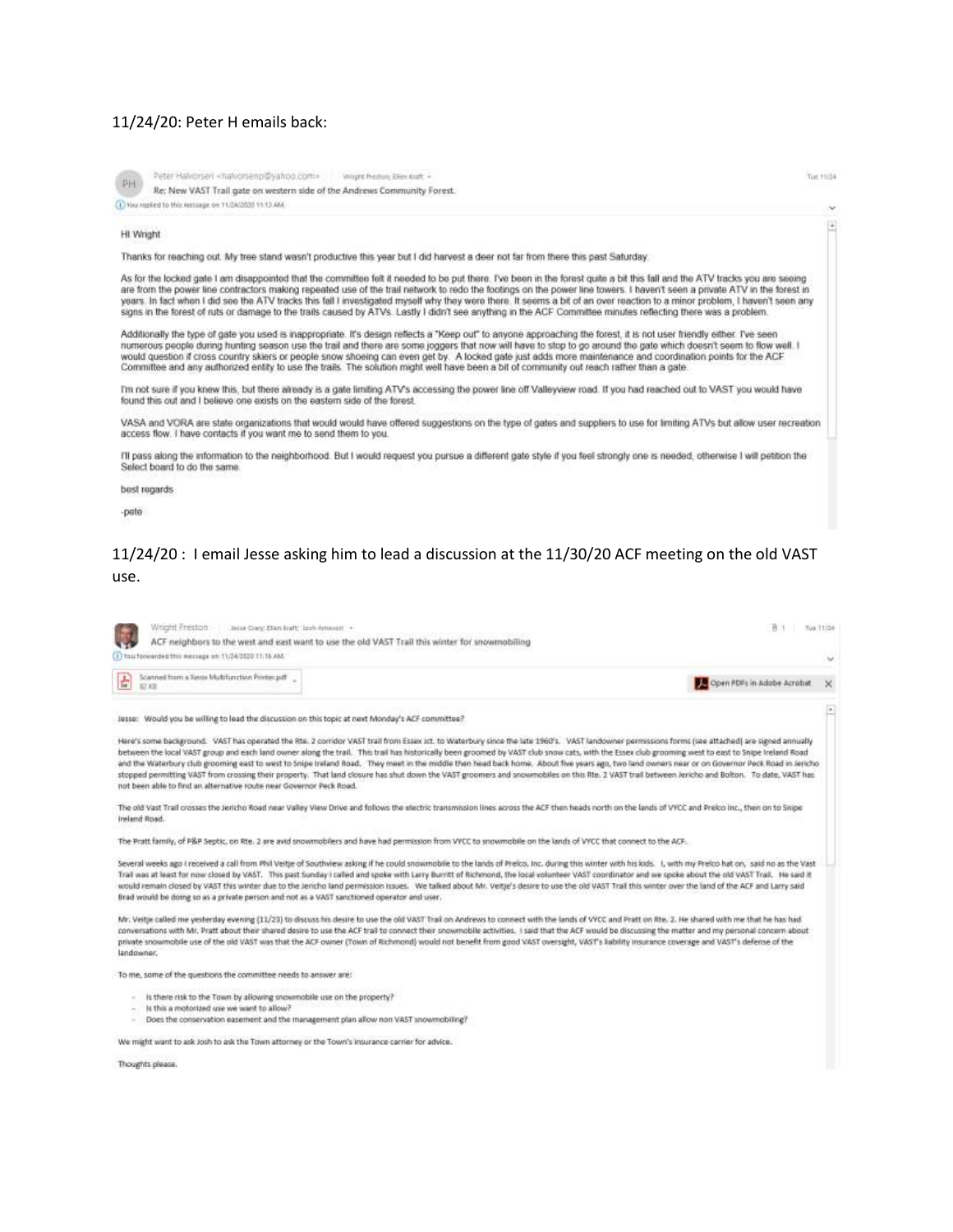#### 11/24/20: I respond to Pete H.



Wright Preston Pider Haborount | Ellen Kraft = RE: New VAST Trail gate on western side of the Andrews Community Forest. (1) You forwarded this inessage on 11/24/2020 11:29 AM.

Hi Pete: Thanks for your note. Glad to hear you got a deer. A hunter got an il pointer right up there last Thursday. The gate style is just like the gate used on the eastern side of the ACF with its neighbor VYCC, and like many used by VAST throughout Vermont. We don't want to use a cable or chain as they are not easily seen and can cause injury. Walkers, hunters and skiers can scoot right around it to the left or right. We could install an ACF invitation and use sign there.

Azain, thank you.

Wright

### 11/25/20: Pete H. responds to Ellen and me.t

| PH |                                                        | Peter Halvorsen <halvorsemp@yahoo.com></halvorsemp@yahoo.com> | Vinghi Presture Tilen fault<br>Re: New VAST Trail gate on western side of the Andrews Community Forest. |  | Wed: 11/25 |
|----|--------------------------------------------------------|---------------------------------------------------------------|---------------------------------------------------------------------------------------------------------|--|------------|
|    | [ J Fou forwarded this electage on 11/25/2020 3:18 PM. |                                                               |                                                                                                         |  | v          |
|    | Off-set Sate (pg)                                      |                                                               |                                                                                                         |  |            |

Wright

Your response is not acceptable I'm afraid. I hate to press the point but I don't think you understand, the gale is not suitable or even needed. What you did was wrong on many fronts. From what I know there was no discussion with the committee on ATV abuses, or the need for a gate. This is something you did on your own I can only assume. The community can not have committee members acting individually on their own motivations. How do you think you would feel if a committee member or a member of the public on their own started cutting down Ash trees in the forest because that is what the state is recommending to fight the spread of the Emerald Ash borer?

The reaction from my neighborhood is not good. Most of the responses I got do not not agree with the gate style either or even the need for a gate. You will probably will get a call from one neighbor as the gate you put in looks to span onto their property. Additionally Richmond Ordinances stated below also seem to indicate you put the gate in the wrong place as well. Again a simple out reach may have helped you and our neighborhood avoid frustration.

From Richmond Ordinances

3.1.4 Dimensional Limitations for Structures on Lots in the A/R District

C. An accessory structure shall be set back at least ten (10) feet from the side lot line.

5.10 Requirements for Specific Structures5.10.1

Accessory Structure-An accessory structure includes any structure that is customarily incidental and subordinate to the principal structure or use on a lot. including but not limited to, fences, walls, barns, sheds, greenhouses, gazebos, patios, and free-standing garages. Accessory shuctures (except for non-structural fences and walls which mark property boundaries, or enclose portions of the property, and are less than 6 feel high) shall conform to the setbacks established in the applicable Zoning District, unless a greater setback is required by these Zoning Regulations.

\* A non-structural fence would be something line barbed wire or electric fence."

Attached are several styles of gates that are designed for recreational purposes and I would support getting put in again if one is even necessary.

I believe you are meeting on the 30th? Please confirm on that and I would like to join the committee meeting and hopefully there is time to discuss this problem and find a mutual resolution.

Thanks for listening.

-pete

Tue 11/24

w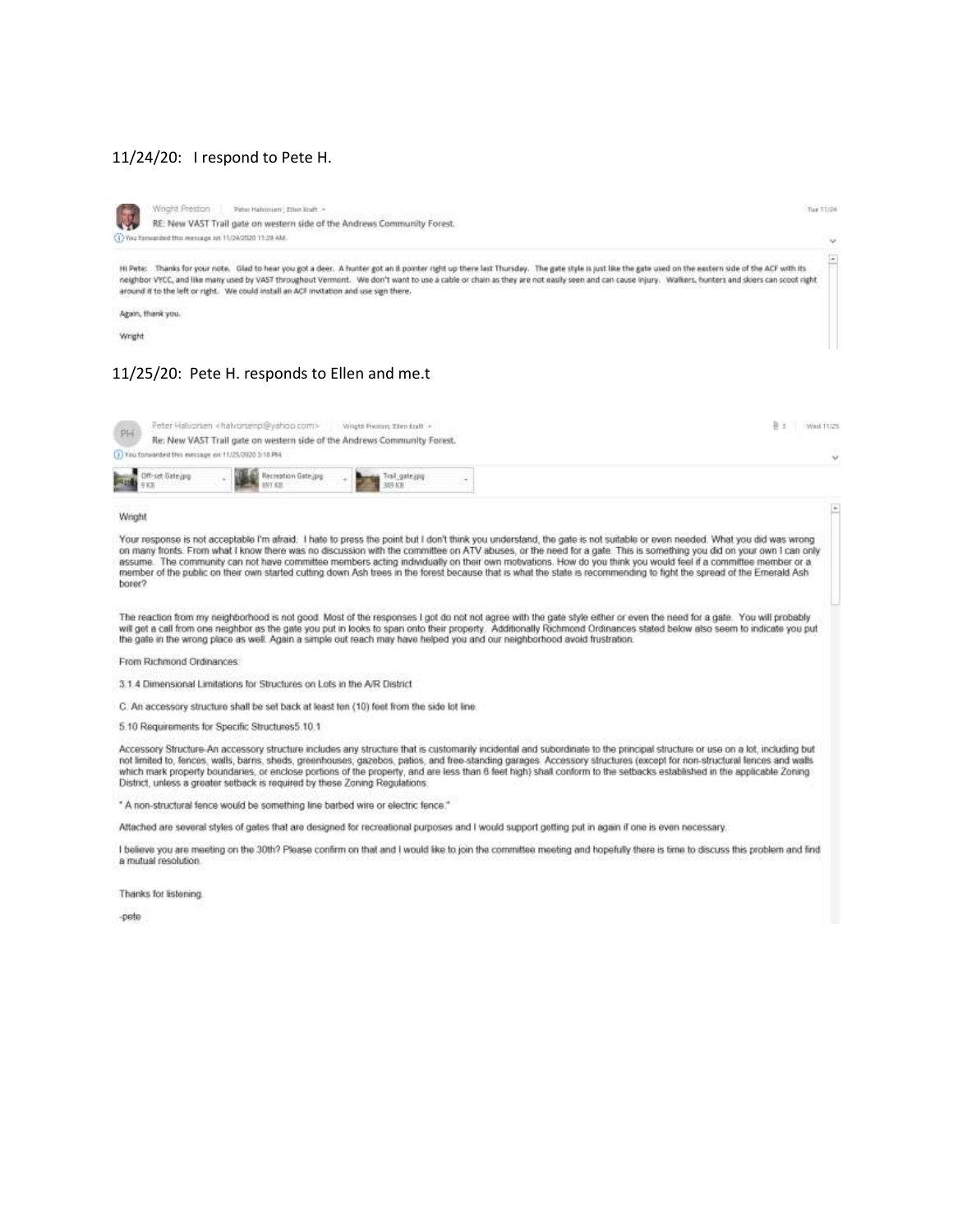### 11/25/20: I share Peter H. email with ACF committee.

| Wright Preston<br>Weight Preston: faire Menttt; Nick Neverisky; Califin (ittlefield; Am Monaturi; Celeba Danks; jesteinkry@gerak.com; Amy Powers; Witght Preston; +4-<br>FW: New VAST Trail gate on western side of the Andrews Community Forest.                                                                                                                                                              | B s<br><b>Areal 11.05</b> |
|----------------------------------------------------------------------------------------------------------------------------------------------------------------------------------------------------------------------------------------------------------------------------------------------------------------------------------------------------------------------------------------------------------------|---------------------------|
| <b>Off-set Gate.jpg</b><br>Recreation Gate jpg<br>Trail gate.gog<br>御お前<br><b>KB</b>                                                                                                                                                                                                                                                                                                                           |                           |
| HE This just came in . See below. Pete Halvorsen is a neighbor to the west though not an abutting neighbor. His home and property are about a 6/10 of a mile to the SW on Valley View Ext. He<br>hunts up on Andrews and the adjoining properties. The gate that was installed has no fencing beside it, so all one has to do is to walk around the gate. I watched a hunter walk around it last week-<br>end. |                           |
| I encouraged the committee to install the gate because the logger was experiencing ATV related vandalism or possible vandalism, as reported by or forester, Ethan Tapper. The AVT's were entering<br>from the west from Valley View and not from the east.                                                                                                                                                     |                           |
| See you Monday evening.                                                                                                                                                                                                                                                                                                                                                                                        |                           |
| Thank you, Wright                                                                                                                                                                                                                                                                                                                                                                                              |                           |
| 11/25/20: Note from Ethan:<br>Tapper, Ethan <ethan tapper@vermont.gov=""><br/>Wright Practice; Tyles Mentit; Nick Neversity: Cathin (Ithkhadd) Doc Michaltan; Cacada Danks; presentary@great.com/ Amy Powers; = 1 =<br/>TE.<br/>Re: New VAST Trail gate on western side of the Andrews Community Forest.</ethan>                                                                                               | Wed: 11/25<br>$\sim$      |
| Hi all.<br>Just in preparation for that discussion please also remember that ATVs are not permitted on the property, whether or not they are linked to any perceived problems, per the ACF's conservation                                                                                                                                                                                                      | $\bullet$                 |
| easement.<br>Best.                                                                                                                                                                                                                                                                                                                                                                                             |                           |

## 11/25/20: Note from Wright to Pete H.

| <b>WP</b> | Wright Prestori <prelco@hotmail.com> haivesent@yshox.com, Wright Preston +</prelco@hotmail.com> | Wed 11/25 |
|-----------|-------------------------------------------------------------------------------------------------|-----------|
|           | ACF western gate<br>경제32. 한 동차가 일정적 정                                                           |           |
|           |                                                                                                 |           |

Pete. Got your email and I've shared it w the committee. We are meeting via zoom at 7pm on Monday 11/30.

Do you want to meet at the gate to discuss these matters on Friday, Saturday or Sunday? I'm generally available, except for Saturday moming. Thank you, Wright 734-9279

## 11/25/20: Wright email Pete H. to meet at gate.

On Wednesday, November 25, 2020, 5:25:10 PM EST, Wright Preston <prelco@hotmail.com> wrote:

Pete. Got your email and I've shared it w the committee. We are meeting via zoom at 7pm on Monday 11/30.

Do you want to meet at the gate to discuss these matters on Friday, Saturday or Sunday? I'm generally available, except for Saturday morning.

Thank you, Wright 734-9279

Sent from my iPhone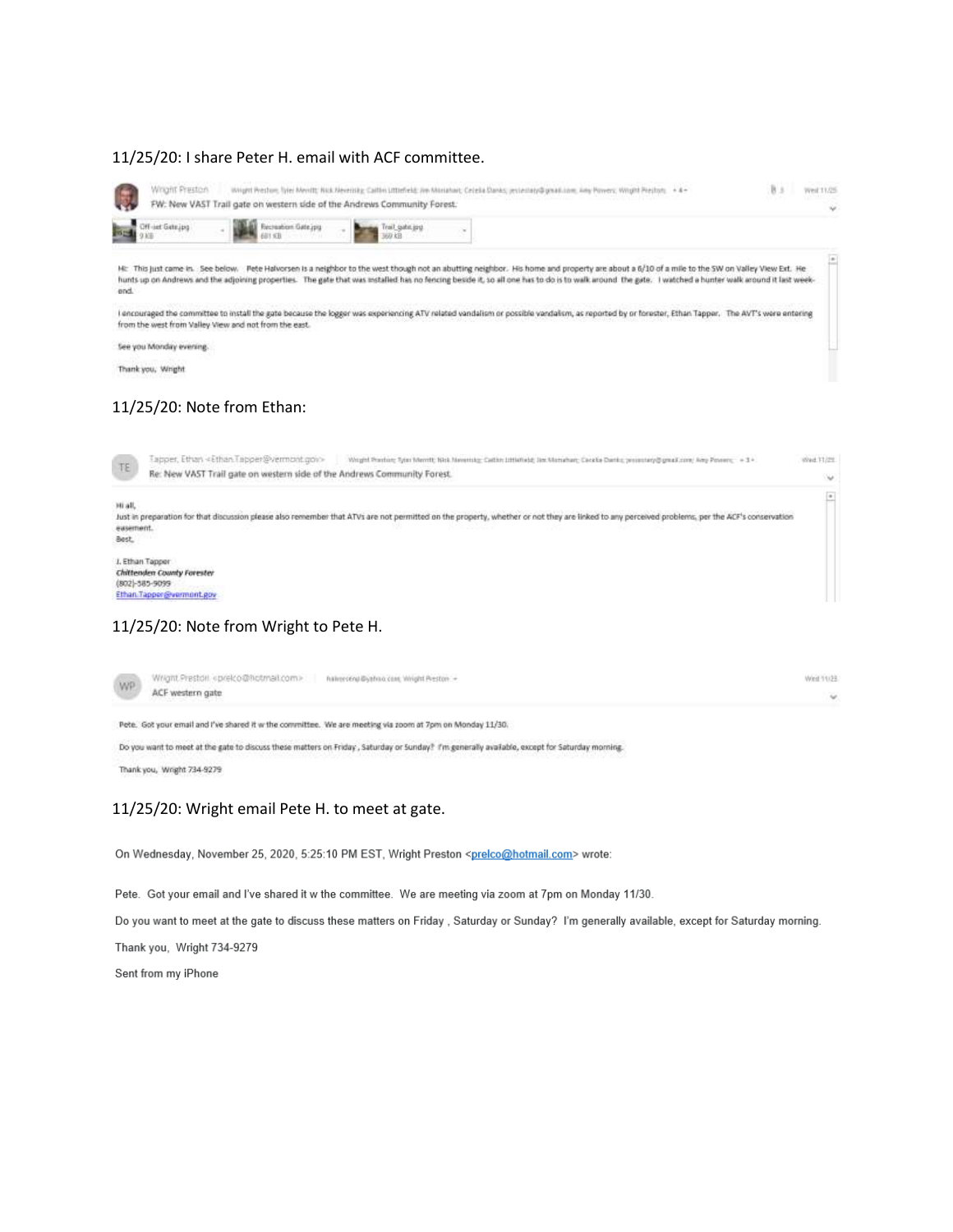## 11/27/20: I email Ravi town planner about gate.

| Wright Preston <prelco@hotmial.com><br/>evertisiteramen@mchmonisht.gov; Jesh American; Wright Preshins Ellen fowlt =<br/>WP</prelco@hotmial.com>                                                                                                                                                                                                                                                                                                                                                      | PH.TT/2T   |
|-------------------------------------------------------------------------------------------------------------------------------------------------------------------------------------------------------------------------------------------------------------------------------------------------------------------------------------------------------------------------------------------------------------------------------------------------------------------------------------------------------|------------|
| Andrews Community Forest VAST gate installed to try and stop ATV use on the property                                                                                                                                                                                                                                                                                                                                                                                                                  | $\sim$     |
| Ravi: Wright Preston here, as char of the Andrews Community Forest. ATV use is prohibited on the ACF per the conservation easement and ACF management plan. We've been having recent and<br>past issues with ATV use on the property. The ATVs have been recently entering from the west off Valley View Road. Last weekend I installed two 7' posts on the western boundary line of the ACF on<br>the old VAST trail and then bolted on two 6' light metal gates and a lock. (See attached pictures) | Ξ          |
| The abutting land owners I believe are Michael and Jen Kelly. They live on Valley View Ext. 1 did not seek their permission to install the gate. A non-abutting neighbor on Valley View, Pete Halvorsen<br>feels the gate is a "structure" and it should have been set back by 10" from the line (and received a zoning permit, though he did not say that). Walkers, hunters and x-c skiers can scoot right around<br>the gate on both sides.                                                        |            |
| Should I (on behalf of the ACF) have applied for a permit to install a gate on the boundary line of the old VAST trail? If so I will seek approval to apply for one.                                                                                                                                                                                                                                                                                                                                  |            |
| The ACF committee has its monthly meeting on Monday evening, 11/30. Could you reach back to me by Monday afternoon with your thoughts.                                                                                                                                                                                                                                                                                                                                                                |            |
| Thank you, Wright 734-9279                                                                                                                                                                                                                                                                                                                                                                                                                                                                            |            |
| 11/27/20: Pete H. says he does not want to meet.                                                                                                                                                                                                                                                                                                                                                                                                                                                      |            |
| Peter Halvorsen «natuorsenp@yahoo.com»<br>Wright Prentiert, Wright Prentiers .*<br>PH.<br>Re: ACF western gate                                                                                                                                                                                                                                                                                                                                                                                        | THALL<br>w |
|                                                                                                                                                                                                                                                                                                                                                                                                                                                                                                       |            |

Hi Wright

I'd prefer not to meet as hunting season is still ongoing and do not want to interfere with any hunters in the woods.

-pete

#### 11/27: I reach back out to Pete H. to meet.

| WP | Wright Prestor: <prelco@hotmail.com> Pater Haterrers Wright Predux &gt;</prelco@hotmail.com> | Fir TUZT<br>. |
|----|----------------------------------------------------------------------------------------------|---------------|
|    | Re: ACF western gate                                                                         |               |

```
Happy to meet on a town road or outside the town center, if that's easier. Wright
```
Sent from my iPhone

11/28/20: I reach out and speak with abutting land owner Mike Kelly about the western ACF gate. Pete H. ask spoken with Mike about the gate. Mike indicates that he is okay with the gate though he has not seen it yet. He says if it should be set back it should be set back.

11/28/20: Pete says he can meet Sunday.



-pete

11/29/20; 11AM. Pete H. and Wright meet under powerline at base of Valley View Ext. We meet for perhaps 25 minutes. I share with Pete that we are having ATV issues coming from Valley View over the old VAST Trail . In share with him that we are now also having ATV issues originating from the east portion of the property. We spoke about the possible vandalism that may have occurred to the logging equip at the log landing. I shared with him that the public's use ATV's and other motorized vehicles are not allowed on the ACF per the terms of the recorded conservation easement and the town approved management plan. Pete indicated that any ATV activity is coming from the power company employees. Pete indicated that he is the only person in the Valley View neighborhood who uses his ATV in the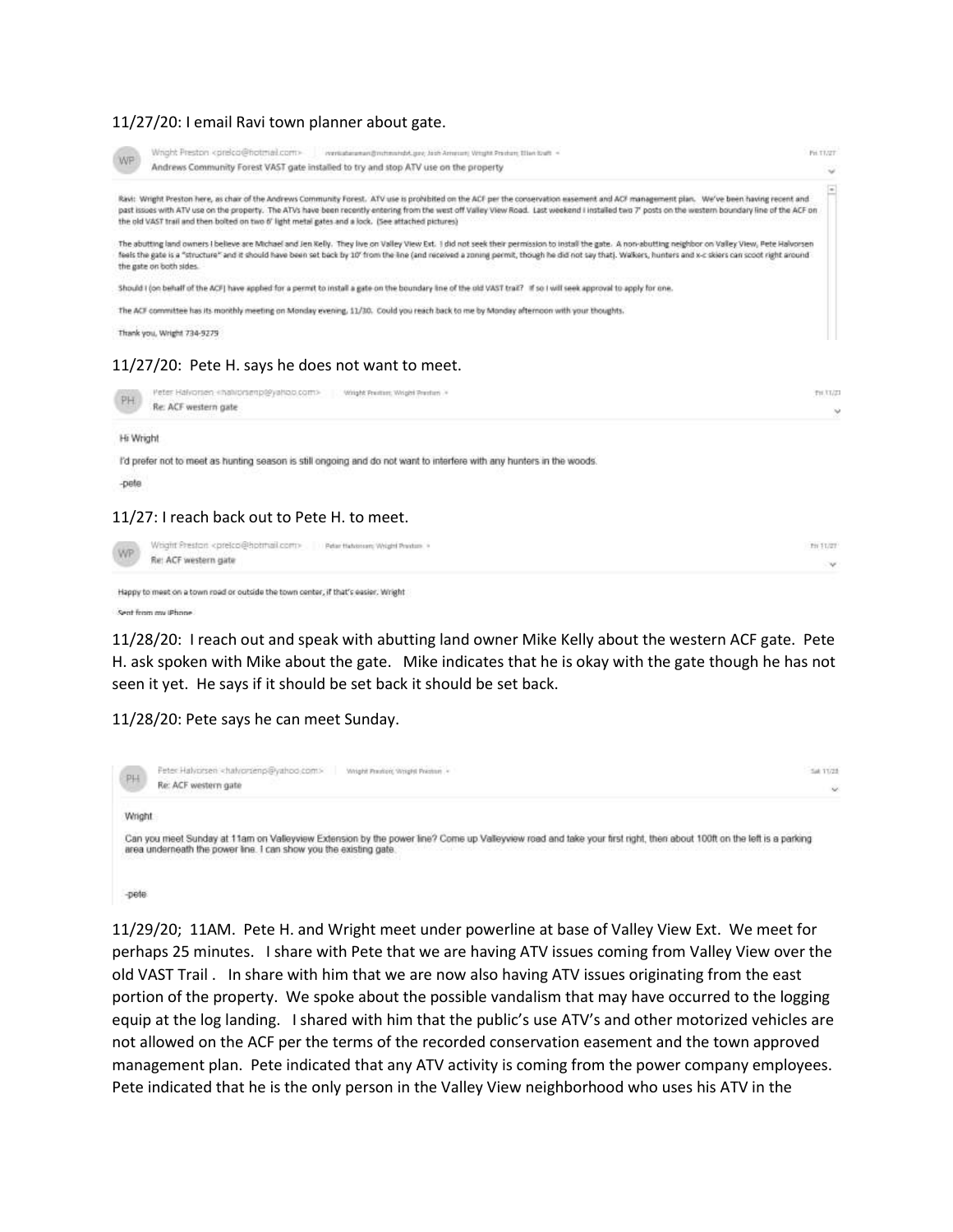power line area of Valley View. Pete indicated that the lower VAST gate at Valley View Ext. is an adequate gate to keep ATV users out of this area. I share with Pete that that gate was open all summer and fall until I placed it in the closed position couple of weeks ago. (Note; the lower gate is off its hinges and is unlocked. It rests against one gate post.)

11/30/20: I email the ACF committee gate photos that Pete provided and photos that I provide

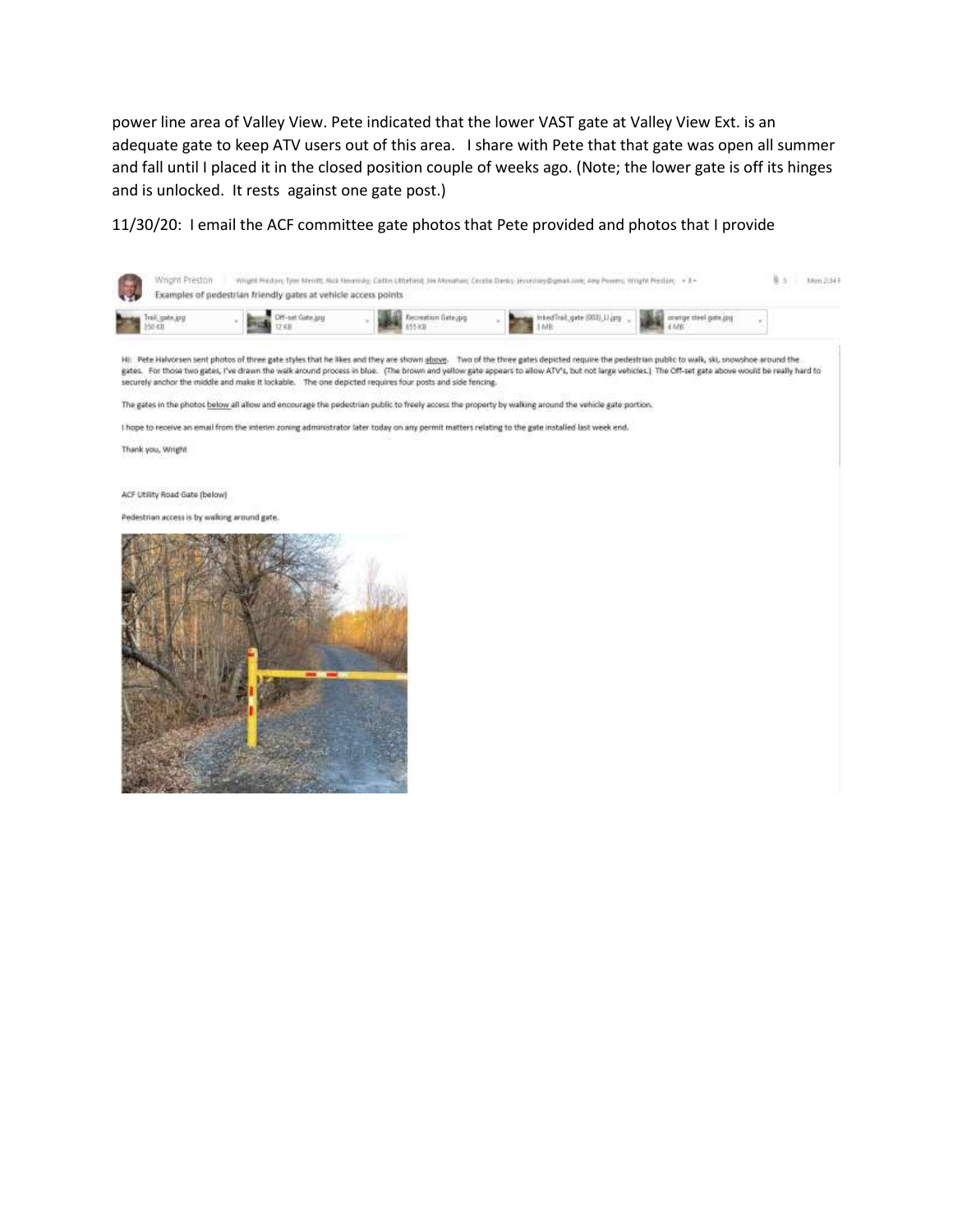Replacement Wolfrun Natural Area pedestrian access / VAST Gate on Stage RD , Bolton (below)

Pedestrian access is by walking around gate.



11/30/20: The ACF committee held its monthly meeting at 7PM via zoom. Pete H. attended and made comments. It was agreed that Pete and Nick would meet at the gate to discuss gate location and gate styles. Ellen states in the meeting that the gate was installed without approvals. I as I was caught off guard by it .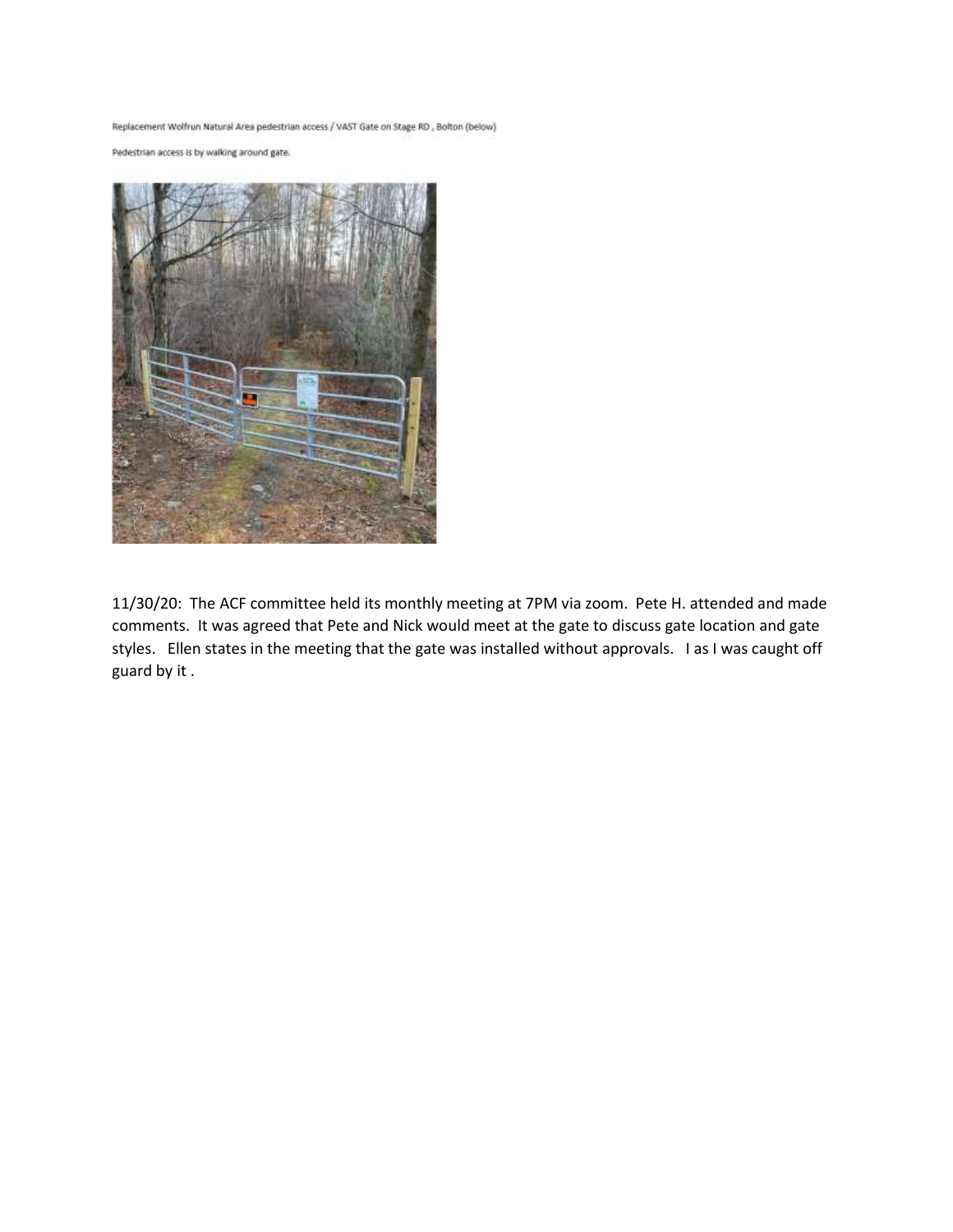# 12/1/20: Ravi Venkataraman emailed me to say a DRB permit application and approval was required:

| RV          | Ravi Venkataraman «nienkataraman@richmondvt.gdv»<br>Wright Predium Josh American Wright Preston; Elleri Kraft; Taylor Newton: +                                                                                                                                                                                                                                                                                                                                                                              | Tue 0.37 AM              |
|-------------|--------------------------------------------------------------------------------------------------------------------------------------------------------------------------------------------------------------------------------------------------------------------------------------------------------------------------------------------------------------------------------------------------------------------------------------------------------------------------------------------------------------|--------------------------|
|             | Re: Andrews Community Forest VAST gate installed to try and stop ATV use on the property                                                                                                                                                                                                                                                                                                                                                                                                                     |                          |
|             | 1) You replied to this message on 12/3/2020 12:19 PM.                                                                                                                                                                                                                                                                                                                                                                                                                                                        | $\omega$                 |
| Hi Wright,  |                                                                                                                                                                                                                                                                                                                                                                                                                                                                                                              | $\overline{\phantom{a}}$ |
|             | Thanks for your patience on this matter. After talking to Josh, I did a deeper dive and found that the gate would require DRB review as a Site Plan Amendment and then a Zoning Permit. Typically,<br>gates are like fences and are not subject to setback requirements. But gates affect access and circulation, therefore triggering Site Plan Review requirements.                                                                                                                                        |                          |
|             | I've ct'ed Taylor Newton, the town's interim DRB Coordinator, add anything I may have missed and address any questions you may have about the DRB process. Here's a link to the Site Plan Review<br>application: http://www.nchmondvt.gov/wp-content/uploads/2014/03/Site-Plan-Application-2019-fillable.pdf, in addition to the completed form, you would need to provide:                                                                                                                                  |                          |
| ۰           | . A site plan of the community forest showing the location of the gate<br>A set of self-addressed stamped envelopes for each of the abutting property owners                                                                                                                                                                                                                                                                                                                                                 |                          |
|             | I don't need multiple copies of the application. But if you could send me a PDF of the application form and the site plan, that would be great, I'm guessing that you don't have an engineer for this-<br>project, so please be sure to note that you would like a waiver from this requirement on the application form, under the brief description of the project. You can also attach a narrative or description if<br>the brief description box is not big enough. Fees would not apply to your project. |                          |
|             | If you're able to pull this all together and I receive it by December 18th, I can put this item on the January DRB meeting agenda.                                                                                                                                                                                                                                                                                                                                                                           |                          |
|             | Feet free to let me know if you have any questions.                                                                                                                                                                                                                                                                                                                                                                                                                                                          |                          |
| Thanks,     |                                                                                                                                                                                                                                                                                                                                                                                                                                                                                                              |                          |
| <b>Rayt</b> |                                                                                                                                                                                                                                                                                                                                                                                                                                                                                                              |                          |
|             | Ravi Venkataraman, AICP (he/him)<br>Town Planner and Acting Zoning Administrator<br>Town of Richmond<br>203 Bridge St.<br>Richmond, VT 05477<br>802 434 2430                                                                                                                                                                                                                                                                                                                                                 |                          |
|             | http://www.richmondvt.eou/                                                                                                                                                                                                                                                                                                                                                                                                                                                                                   |                          |

12/1/20: Abutting land owner Mike Kelly called me indicating that he would like the gate to meet Richmond DRB standards including necessary setbacks.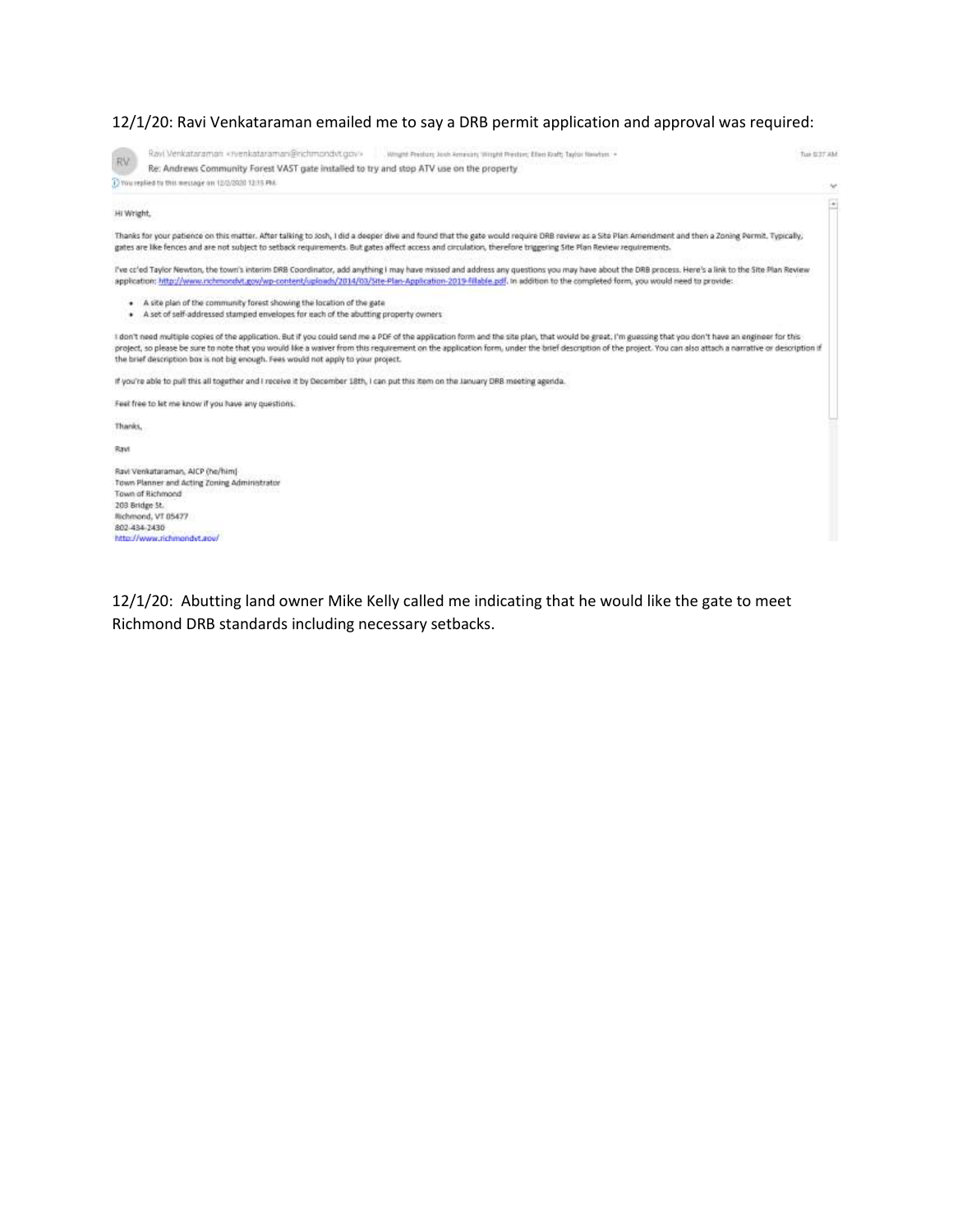## 12/1/20: Ellen sends note that says:

I'm proud of how you Chair our committee and of all the things we have done. I apologize for "throwing you under the bus" with the gate thing by saying we didn't vote, but my thinking was if that i the email chain to put in the gate served as a committee decision, than our ability to fix it could be agreed upon formally through email, and we can make sure that everyone actually reads the suggestions and has a chance to weigh in. The fix also should be timely due to the ground freezing. The last thing I want you to feel is as though we're on complete opposite sides or that I don't support the actions / decisions of the committee. It's actually a great opportunity to think about how we want to welcome people to the forest! I enjoy talking with you and learning from you and i'l glad to be on the Committee with you!

## 12/1/20: I email the committee ATV gate sizes so the correct pedestrian width can be discussed that keeps ATV's off the ACF.



Wright Preston Elen kutt; Nick Neieristy +

Tue B47 AM

Good morning: Its really good that Pete is joining in to the proper gate solution because he shared with me that he uses his ATV on the land of his neighbors at and west of the ACF. In speaking with Pete last Sunday I'd suggested we look at a 30" opening on the right or left of the gate. He said he was looking for a wider width since his ATV has a width of 42". Dirt bike handle bar widths are about 30". Below is a chart of ATV widths. A 30" width seems like the proper width. Thanks,

## List Of ATV Length And Width By Engine Size

| <b>Engine Size In CC</b> | Length In Inches | <b>Width In Inches</b> |
|--------------------------|------------------|------------------------|
| 50cc                     | 48-60            | 30-35                  |
| 70cc                     | 44-58            | 26-36                  |
| 90cc:                    | 56.62            | 34.40                  |
| 200 <sub>cc</sub>        | 65-70            | 40.42                  |
| 250cc                    | 65-75            | 40-42                  |
| 300cc                    | 70-74            | 40.42                  |
| 350 <sub>cc</sub>        | 74-80            | 40-45                  |
| 400cc                    | $72-84$          | 42.48                  |
| <b>450cc</b>             | 70-84            | 40.48                  |
| <b>500cc</b>             | 72-92            | 46.48                  |
| 650cc                    | 84.92            | 46.48                  |
| 700cc                    | $72-92$          | 46-48                  |
| 800cc                    | 82-92            | 46.48                  |
| 1000cc                   | 84.94            | 46.48                  |
|                          |                  |                        |